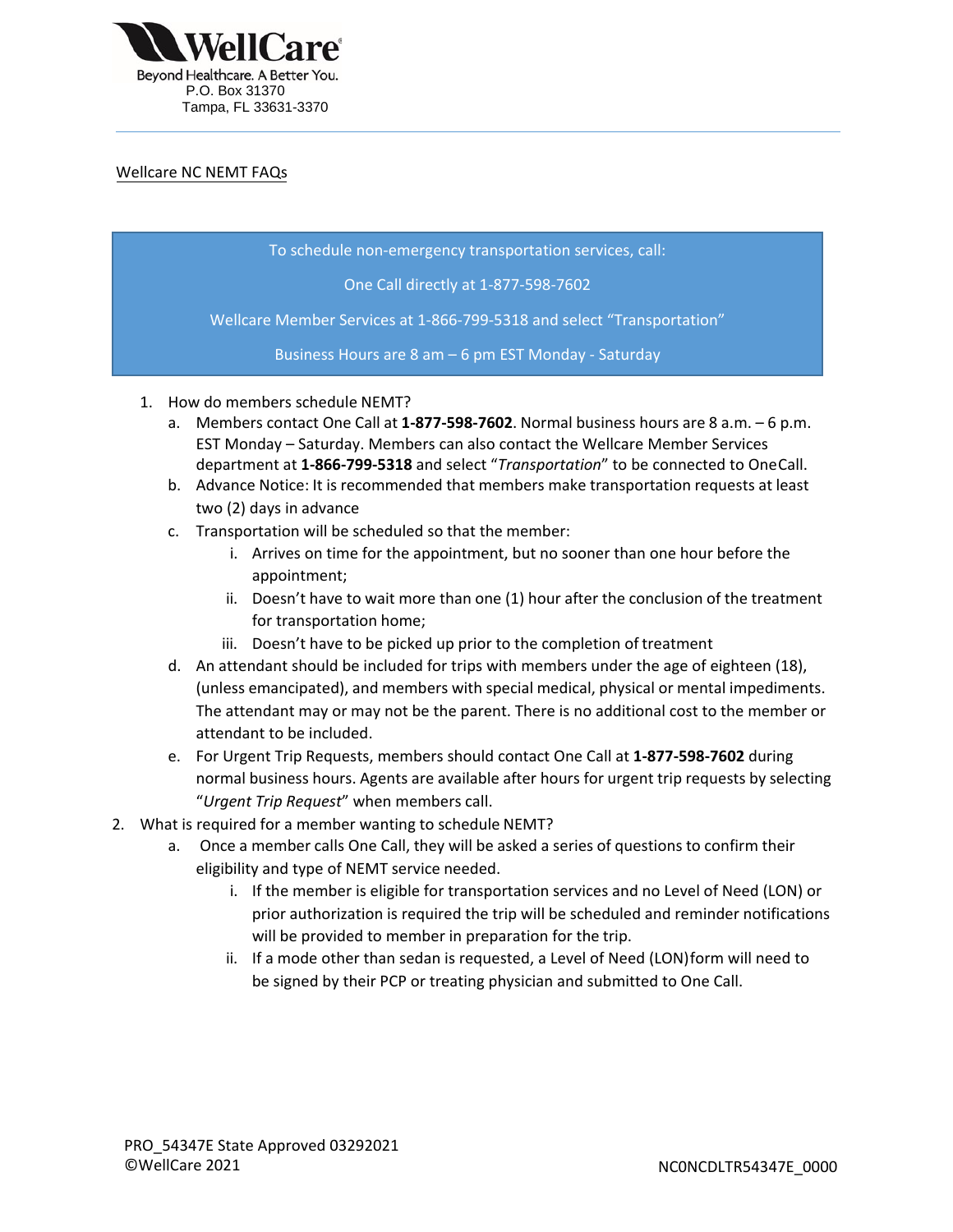

- iii. If during the call with the member it is determined the NEMT service requires prior authorization, One Call will inform Wellcare. WellCare will then contact the member's primary care physician or treating provider to complete the steps for prior authorization. Once approved, One Call will follow up with the member to finish scheduling the appointment. Transportation services requiring authorization include:
	- 1. Trips greater than 75 miles one-way
	- 2. Out-of-state trips (40+ miles over border)
	- 3. Trips requiring air transport, and
	- 4. Trips requiring flights, lodging, or meals
- iv. If a member is seeking mileage reimbursement, he or she should call One Call in advance of the appointment to schedule the trip. One Call will advise members of the necessary steps for reimbursement including submission of thereimbursement form and required documentation to One Call.
- 3. What does a member do if a provider visit is cancelled or changed and they have an NEMT scheduled?
	- a. Call One Call to change or cancel the trip.
- 4. What if a member has multiple children and no care for the other children that do not have an appointment?
	- a. If appropriate, additional passengers can be included in transportation. The member needs to discuss this information with One Call when scheduling transportation services. This will help so an appropriate vehicle is made available. There will be no additional cost to the member.
- 5. What if a member has multiple children with different coverage that need to be transported to the same appointment?
	- a. One Call will coordinate transportation service with other PHPs as needed. There will be no additional cost to the member.
- 6. What is needed for mileage reimbursement?
	- a. The member calls One Call in advance of the appointment to schedule the trip. One Call will reimbursement form and required documentation to submit to One Call. advise members of the necessary steps for reimbursement including submission of the
- 7. What does a member do if a NEMT driver does not show up?
	- a. Call One Call. One Call will help the member get to where they need to go by contacting the provider to determine where he/she is. They can also arrange for another driver to get the member where they need to go.
- 8. What does a member do if they have concerns about NEMT driver conduct?
	- a. Call One Call. One Call will address the issue and coordinate with Wellcare on all member concerns. The member can also call Wellcare Member Services.
- 9. How does a member call to complain about One Call, NEMT services, or Wellcare?
	- a. The member should call the Wellcare Member Services department to document a complaint/grievance.
- 10. What steps are taken if there is an issue with member conduct related to NEMT services?

PRO 54347E State Approved 03292021 ©WellCare 2021 NC0NCDLTR54347E\_0000